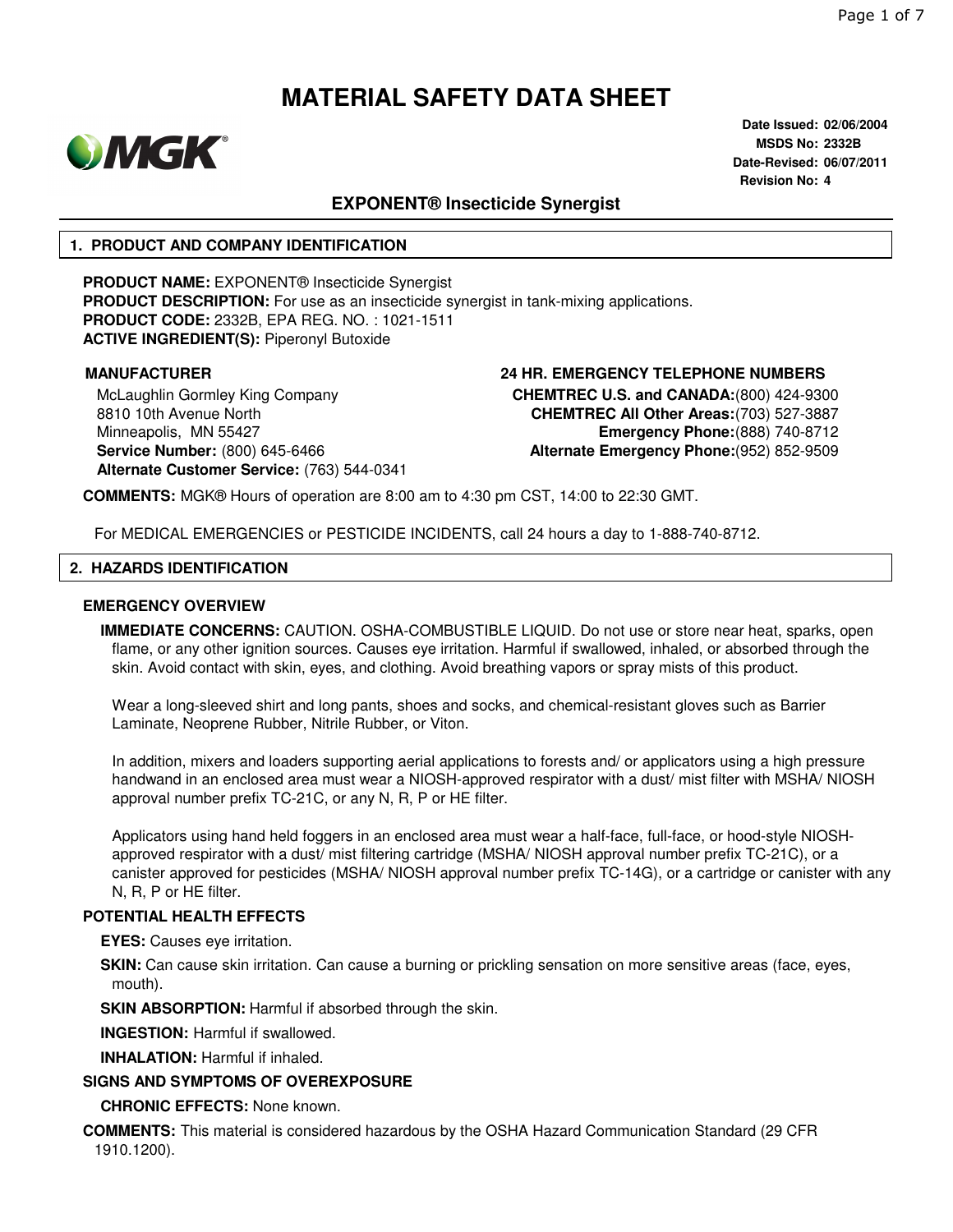

**Date Issued: 02/06/2004 MSDS No: 2332B Date-Revised: 06/07/2011 Revision No: 4**

### **EXPONENT® Insecticide Synergist**

### **3. COMPOSITION / INFORMATION ON INGREDIENTS**

| <b>Chemical Name</b>      | $Wt.$ % | <b>CAS</b> | <b>EINECS</b>                |
|---------------------------|---------|------------|------------------------------|
| <b>Piperonyl Butoxide</b> |         |            | l 91.3   51-03-6   200-076-7 |

**COMMENTS:** Ingredients not identified are proprietary or non-hazardous. Values are not product specifications.

### **4. FIRST AID MEASURES**

- **EYES:** Hold eye open and rinse slowly and gently with water for 15-20 minutes. Remove contact lenses, if present, after the first 5 minutes, then continue rinsing eye. Call a poison control center or doctor for treatment advice.
- **SKIN:** Take off contaminated clothing. Rinse skin immediately with plenty of water for 15-20 minutes. Call a poison control center or doctor for treatment advice.
- **INGESTION:** If swallowed, IMMEDIATELY call a poison control center or doctor for treatment advice. Have person sip a glass of water if able to swallow. Do not induce vomiting unless told to do so by a poison control center or a doctor. Never give anything by mouth to an unconscious person.
- **INHALATION:** Remove affected person to fresh air. If person is not breathing, call 911 or an ambulance, then give artificial respiration, preferably mouth-to-mouth if possible. Call a poison control center or doctor for further treatment advice.

### **5. FIRE FIGHTING MEASURES**

**FLASHPOINT AND METHOD:** 87.8°C (190°F) TAG Closed Cup

**FLAMMABLE CLASS:** OSHA-COMBUSTIBLE LIQUID

**EXTINGUISHING MEDIA:** Foam, carbon dioxide or dry chemical.

- **HAZARDOUS COMBUSTION PRODUCTS:** Under fire conditions this product will support combustion and may decompose to give off toxic gases such as carbon monoxide, carbon dioxide, and nitrogen oxides.
- **FIRE FIGHTING PROCEDURES:** Treat as an oil fire. Use a full-faced self-contained breathing apparatus along with full protective gear. Keep nearby containers and equipment cool with a water stream.

### **6. ACCIDENTAL RELEASE MEASURES**

**SMALL SPILL:** Shut off ignition sources. Stop release, if possible without risk. Dike or contain release, if possible, and if immediate response can prevent further damage or danger. Isolate and control access to the release area. Take actions to reduce vapors. Absorb with appropriate absorbent. Clean spill area of residues and absorbent.

**LARGE SPILL:** Shut off ignition sources. Stop release, if possible without risk. Dike or contain release, if possible, and if immediate response can prevent further damage or danger. Isolate and control access to the release area. Take actions to reduce vapors. Collect product into drums, etc. via drains, pumps, etc. Absorb with appropriate absorbent. Clean spill area of residues and absorbent.

**GENERAL PROCEDURES:** Contaminated absorbent and wash water should be disposed of according to local state/provincial and federal/national regulations.

#### **7. HANDLING AND STORAGE**

**GENERAL PROCEDURES:** Do not use or store near heat, sparks, open flame, or any other ignition sources.

**HANDLING:** Wear chemically impervious gloves such as Barrier Laminate, Neoprene Rubber, Nitrile Rubber, or Viton. Wear a long-sleeved shirt, long pants, shoes and socks.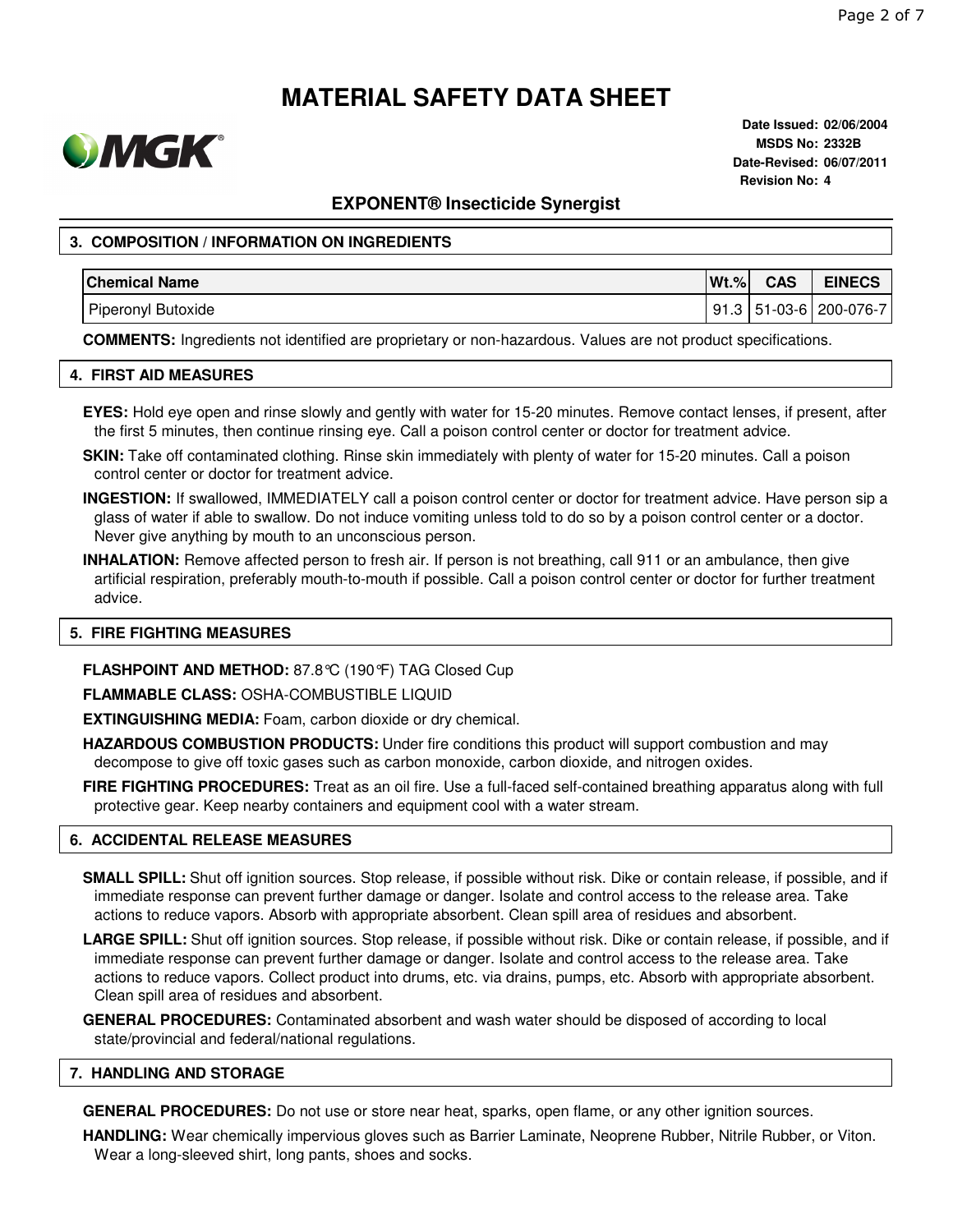

**Date Issued: 02/06/2004 MSDS No: 2332B Date-Revised: 06/07/2011 Revision No: 4**

# **EXPONENT® Insecticide Synergist**

In addition, mixers and loaders supporting aerial applications to forests and/ or applicators using a high pressure handwand in an enclosed area must wear a NIOSH-approved respirator with a dust/ mist filter with MSHA/ NIOSH approval number prefix TC-21C, or any N, R, P or HE filter.

Applicators using hand held foggers in an enclosed area must wear a half-face, full-face, or hood-style NIOSHapproved respirator with a dust/ mist filtering cartridge (MSHA/ NIOSH approval number prefix TC-21C), or a canister approved for pesticides (MSHA/ NIOSH approval number prefix TC-14G), or a cartridge or canister with any N, R, P or HE filter.

Mechanical ventilation should be used when handling this product in enclosed spaces. Do not contaminate water, food or feedstuffs by storage, handling, or disposal.

READ AND OBSERVE ALL PRECAUTIONS AND INSTRUCTIONS ON THE LABEL.

**STORAGE:** Store in a cool, dry, well-ventilated place. Keep container closed. Do not use or store near heat, sparks, open flame, any ignition sources, or near strong acids, bases, and oxidizers. Always store pesticides in the original container. Store away from food and pet-food.

KEEP OUT OF REACH OF CHILDREN.

### **8. EXPOSURE CONTROLS / PERSONAL PROTECTION**

### **EXPOSURE GUIDELINES**

| OSHA HAZARDOUS COMPONENTS (29 CFR1910.1200) |            |                                     |                   |      |                    |      |                   |  |
|---------------------------------------------|------------|-------------------------------------|-------------------|------|--------------------|------|-------------------|--|
|                                             |            | <b>EXPOSURE LIMITS</b>              |                   |      |                    |      |                   |  |
|                                             |            | <b>ACGIH TLV</b><br><b>OSHA PEL</b> |                   |      | <b>SupplierOEL</b> |      |                   |  |
| <b>Chemical Name</b>                        |            | ppm                                 | mg/m <sup>3</sup> | ppm  | mg/m <sup>3</sup>  | ppm  | mg/m <sup>3</sup> |  |
| Piperonyl Butoxide                          | <b>TWA</b> | None                                |                   | None |                    | None |                   |  |

**ENGINEERING CONTROLS:** Mechanical ventilation should be used when handling this product in enclosed spaces. Local exhaust ventilation may be necessary.

### **PERSONAL PROTECTIVE EQUIPMENT**

**EYES AND FACE:** Take prudent precautions to avoid contact with eyes.

**SKIN:** Wear chemical-resistant gloves such as Barrier Laminate, Neoprene Rubber, Nitrile Rubber, or Viton, and wear protective clothing.

**RESPIRATORY:** Mixers and loaders supporting aerial applications to forests and/ or applicators using a high pressure handwand in an enclosed area must wear a NIOSH-approved respirator with a dust/ mist filter with MSHA/ NIOSH approval number prefix TC-21C, or any N, R, P or HE filter.

Applicators using hand held foggers in an enclosed area must wear a half-face, full-face, or hood-style NIOSHapproved respirator with a dust/ mist filtering cartridge (MSHA/ NIOSH approval number prefix TC-21C), or a canister approved for pesticides (MSHA/ NIOSH approval number prefix TC-14G), or a cartridge or canister with any N, R, P or HE filter.

**PROTECTIVE CLOTHING:** Wear chemical-resistant gloves, shoes and socks, long-pants, and a long-sleeved shirt.

**WORK HYGIENIC PRACTICES:** DO NOT SMOKE, EAT, OR DRINK, OR APPLY COSMETICS IN WORK AREA! Wash promptly if skin becomes contaminated. Wash at the end of each work shift and before eating, smoking, or using the toilet.

**OTHER USE PRECAUTIONS:** AGRICULTURAL USE REQUIREMENTS: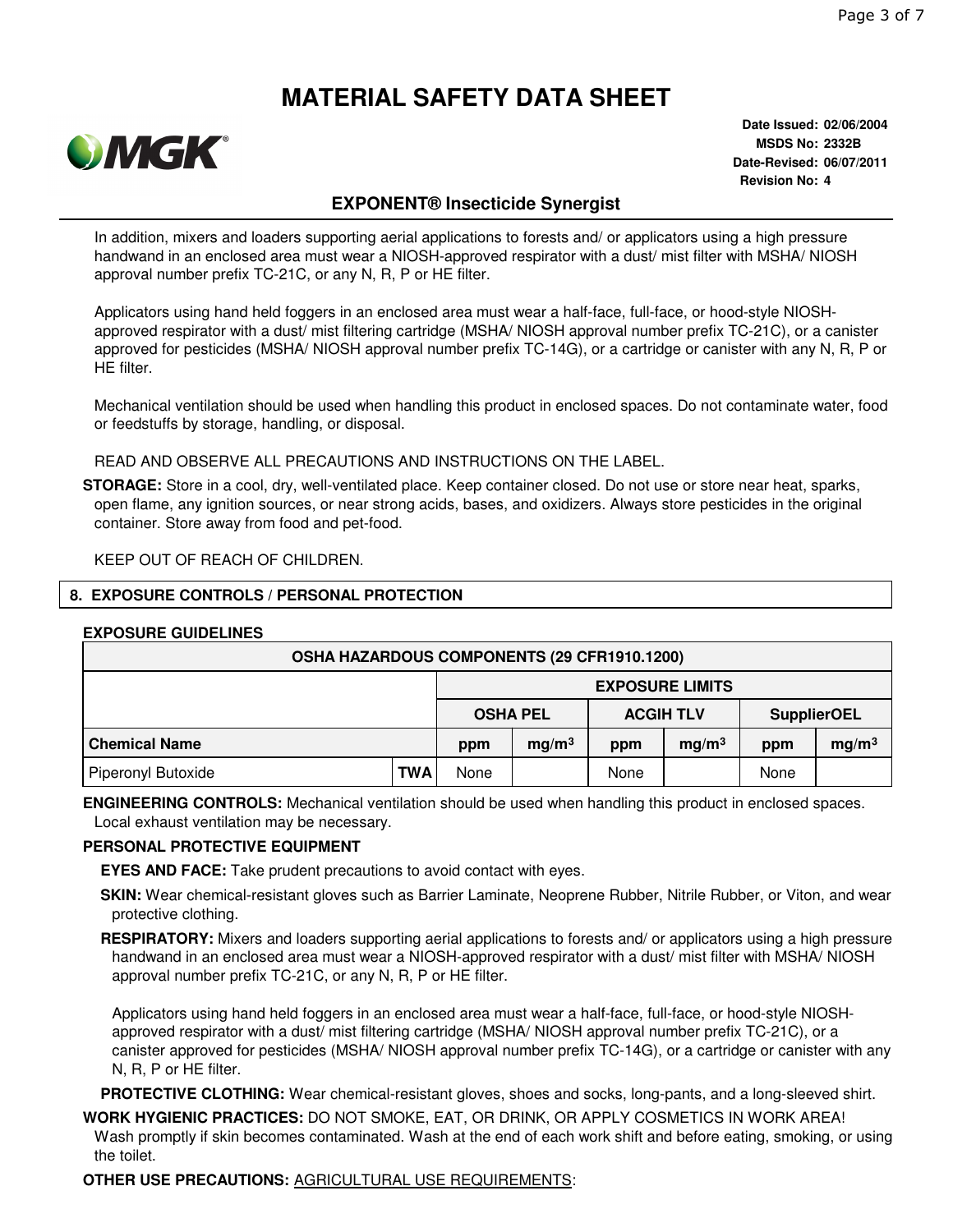

**Date Issued: 02/06/2004 MSDS No: 2332B Date-Revised: 06/07/2011 Revision No: 4**

# **EXPONENT® Insecticide Synergist**

Use this product only in accordance with its labeling and with the Woker Protection Standard, 40 CFR, Part 170. This Standard contains requirements for the protection of agricultural workers on farms, forests, nurseries, and green houses, and handlers of agricultural pesticides. It contains requirements for training, decontamination, notification, and emergency assistance. It also contains specific instructions and exceptions pertaining to the statements on the label about personal protective equipment (PPE), and restricted-entry interval. The requirements listed below only apply to uses of this product that are covered by the Worker Protection Standard.

Do not apply this product in a way that will contact workers or other persons, either directly or through drift. Only protected handlers may be in the area during application. For any requirements specific to your State or Tribe, consult the agency responsible for pesticide regulation.

Do not enter or allow worker entry into treated areas during the restricted entry interval (REI) of 12 hours.

PPE required for early entry to treated areas that is permitted under Worker Protection Standard and that involves contact with anything that has been treated, such as plants, soil, or water, is: Coveralls; Chemical-resistant gloves, such as Barrier Laminate, Nitrile Rubber, Neoprene Rubber, or Viton; Shoes plus socks.

### **COMMENTS:** NON-AGRICULTURAL USE REQUIREMENTS:

The requirements in this section apply to uses of this product that are NOT within the scope of the Worker Protection Standard for agricultural pesticides (40 CFR, Part 170). The WPS applies when this product is used to treat agricultural plants on farms, forests, nurseries or greenhouses.

Do not enter or allow others to enter until sprays have dried.

Do not enter or allow others to enter until vapors, mists, and aerosols have dispersed, and the treated area has been thoroughly ventilated.

### **9. PHYSICAL AND CHEMICAL PROPERTIES**

# **PHYSICAL STATE:** Liquid

**ODOR:** Slight solvent smell. **APPEARANCE:** Clear to light-amber colored liquid. **COLOR:** 1.0 on Gardner Scale. **pH:** 5.1 **Notes:** @ 5% in water. **VAPOR DENSITY:** Heavier than air. **FREEZING POINT:** Not Determined **FLASHPOINT AND METHOD:** 87.8°C (190°F) TAG Closed Cup **SOLUBILITY IN WATER:** Miscible in water. **SPECIFIC GRAVITY:** 1.052 (Water = 1) at 20 °C (68 °F) **VISCOSITY #1:** 39.2 CPS at 23.2°C (73.8°F) Brookfield **(VOC):** < 3.000 %

### **10. STABILITY AND REACTIVITY**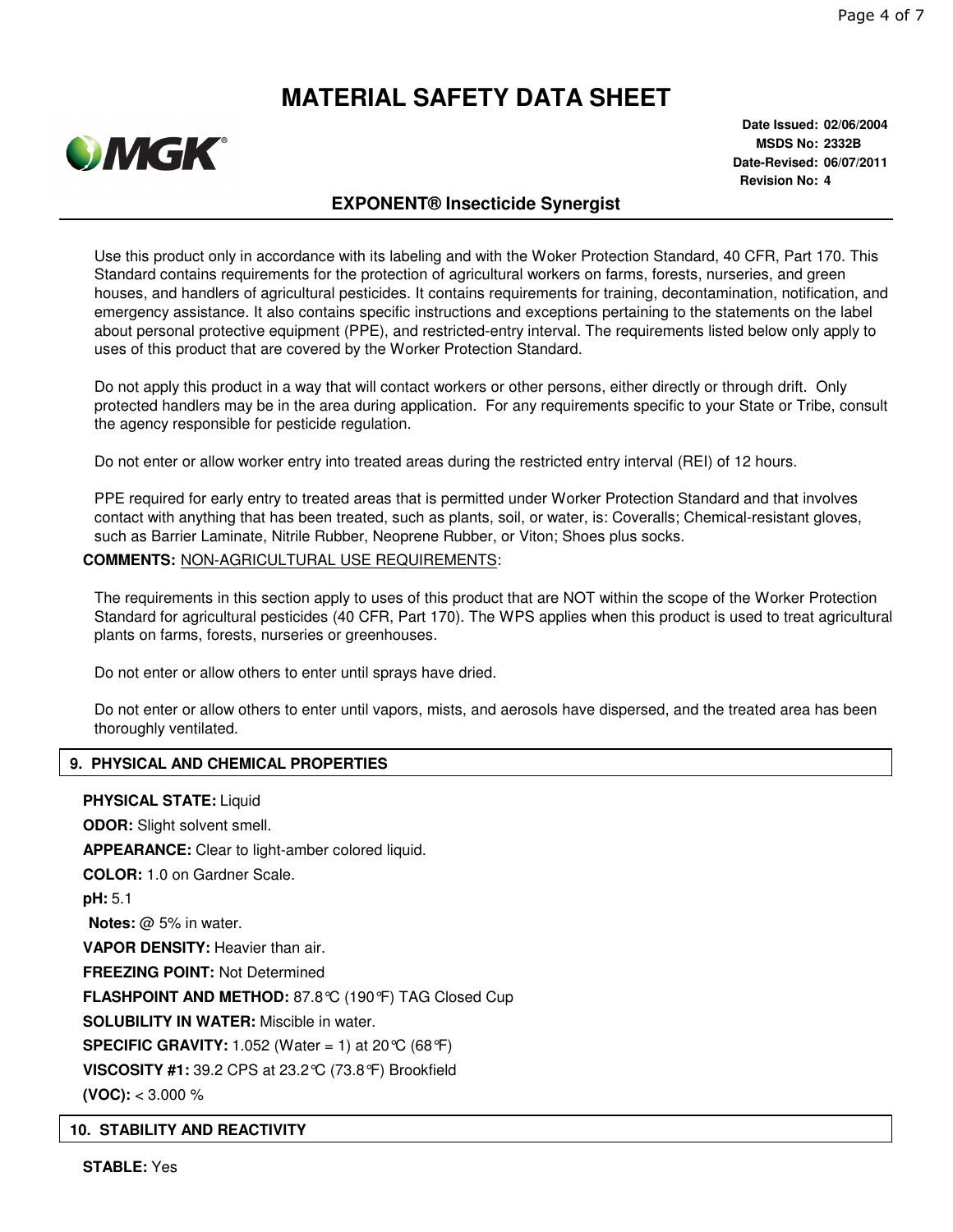

**Date Issued: 02/06/2004 MSDS No: 2332B Date-Revised: 06/07/2011 Revision No: 4**

# **EXPONENT® Insecticide Synergist**

### **HAZARDOUS POLYMERIZATION:** No

**CONDITIONS TO AVOID:** Not compatible with strong acids or bases. Not compatible with strong oxidizers.

### **11. TOXICOLOGICAL INFORMATION**

#### **ACUTE**

**DERMAL LD50:** > 5000 mg/kg

**Notes:** Albino rabbit.

**ORAL LD50:** > 3129 mg/kg

**Notes:** Albino rat.

**INHALATION LC<sub>50</sub>**: The Acute Inhalation LC<sub>50</sub> of this material places it in EPA Toxic Category IV.

**EYE EFFECTS:** Irritation clearing within 72 hours.

**SKIN EFFECTS:** No irritation noted at 72 hours. Irritation Index = 0.5

### **SENSITIZATION:** Positive.

**COMMENTS:** None of the components present in this material at concentrations equal to or greater than 0.1% are listed by IARC, NTP, OSHA or ACGIH as being carcinogens.

Marginally higher incidences of benign liver tumors in mice were observed following lifetime high dose exposures to PBO. The significance of these observations is questionable and under review. The doses at which tumors were observed for PBO greatly exceeded potential human exposure from labeled uses. Doses at which these effects were observed greatly exceeded anticipated human dietary intake. At anticipated dietary exposure levels, it is highly unlikely that this product will result in carcinogenic effects.

### **12. ECOLOGICAL INFORMATION**

**ECOTOXICOLOGICAL INFORMATION:** This product is toxic to aquatic organisms, including fish and invertebrates. Drift and runoff may be hazardous to aquatic organisms in water adjacent to treated areas. This product may contaminate water through runoff. This product has a potential for runoff for several weeks after application. Poorly draining soils and soils with shallow water tables are more prone to produce runoff that contains this product.

Do not apply directly to water, or to areas where surface water is present, or to intertidal areas below the mean high water mark. Do not contaminate water when disposing of equipment wash-waters or rinsate.

Do not discharge effluent containing this product into lakes, streams, ponds, estuaries, oceans or other waters, unless in accordance with the requirements of a National Pollutant Discharge Elimination System (NPDES) permit and the permitting authority has been notified in writing prior to discharge. Do not discharge effluent containing this product into sewer systems without previously notifying the local sewage treatment plant authority. For guidance, contact your State Water Board or Regional Office of the EPA.

### **13. DISPOSAL CONSIDERATIONS**

**DISPOSAL METHOD:** To avoid wastes, use all materials in the containers by application according to label directions. If wastes cannot be avoided, offer remaining product to a waste disposal facility or pesticide disposal program (NOTE: such programs are often run by state or local governments, or by industry).

**EMPTY CONTAINER:** Non-refillable container. DO NOT reuse or refill this container.

Triple-rinse container (or equivalent) promptly after emptying. Then, offer for recycling if available, or puncture and dispose of container in a sanitary landfill.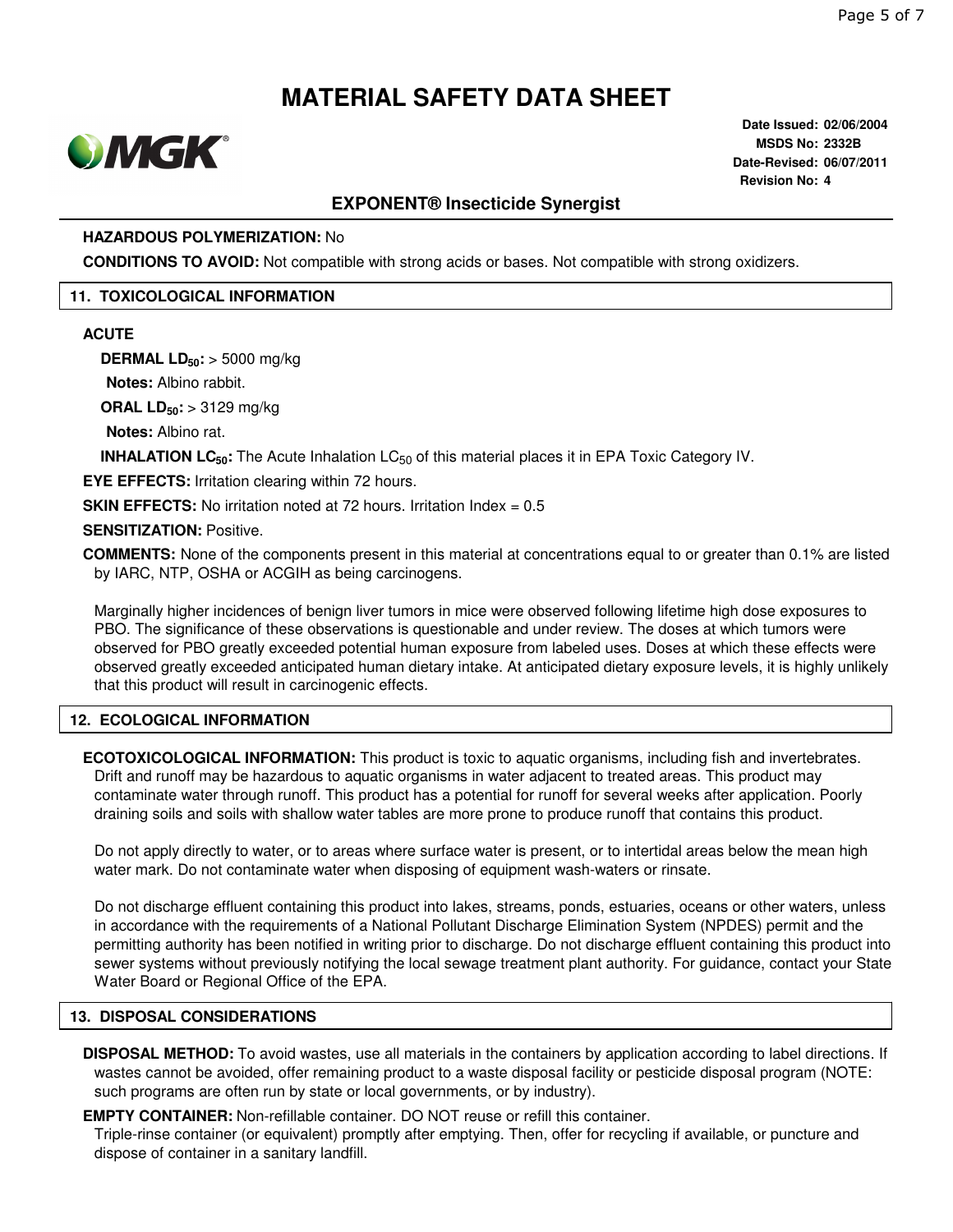

**Date Issued: 02/06/2004 MSDS No: 2332B Date-Revised: 06/07/2011 Revision No: 4**

# **EXPONENT® Insecticide Synergist**

Triple-rinse as follows for containers less than < 5 gallons (< 18.9 L) or less: Empty the remaining contents into application equipment or a mix-tank and drain for 10 seconds after the flow begins to drip. Fill the container  $\frac{1}{4}$  full with water and re-cap. Shake for 10 seconds. Pour rinsate into application equipment or a mix-tank or store rinsate for later use or disposal. Drain for 10 seconds after the flow begins to drip. Repeat this procedure two more times.

Triple-rinse as follows for containers greater than > 5 gallons (> 18.9 L): Empty the remaining contents into application equipment or a mix-tank. Fill the container  $\frac{1}{4}$  full with water. Replace and tighten closures. Tip container on its side and roll back and forth, ensuring at least one complete revolution, for 30 seconds. Stand the container on its end and tip it back and forth several times. Turn the container over onto its other end and tip it back and forth several times. Empty the rinsate into application equipment or a mix-tank or store rinsate for later use or disposal. Repeat this procedure two more times.

**RCRA/EPA WASTE INFORMATION:** None of the ingredients in this product appear on the RCRA lists (40 CFR 261.24, 40CFR 251.33) or CERCLA Hazardous Substance list (40 CFR Part 302 Table 302.4)

### **14. TRANSPORT INFORMATION**

### **DOT (DEPARTMENT OF TRANSPORTATION)**

**PROPER SHIPPING NAME:** Insecticides, Insect or Animal Repellent, Liquid, N.O.S.

**PRIMARY HAZARD CLASS/DIVISION:** Non-Hazardous

**OTHER SHIPPING INFORMATION:** This material is not regulated by the DOT as a hazardous material when shipped in Non-Bulk quantities (i.e., less than 119 Gallon's / 450 Liter's).

When shipping in Bulk-quantities (i.e., more than 119 Gallon's / 450 Liter's), please contact MGK<sup>®</sup> for the proper shipping description.

#### **AIR (ICAO/IATA)**

**SHIPPING NAME:** Insecticides, Insect or Animal Repellent, Liquid, N.O.S.

**PRIMARY HAZARD CLASS/DIVISION:** Non-Hazardous

**VESSEL (IMO/IMDG)**

**SHIPPING NAME:** Not Available

### **15. REGULATORY INFORMATION**

### **UNITED STATES**

### **SARA TITLE III (SUPERFUND AMENDMENTS AND REAUTHORIZATION ACT)**

**FIRE:** Yes **PRESSURE GENERATING:** No **REACTIVITY:** No **ACUTE:** Yes

### **313 REPORTABLE INGREDIENTS:**

COMPONENT, CAS#, Max %

Piperonyl Butoxide, 000051-03-6, 91.30

### **302/304 EMERGENCY PLANNING**

**EMERGENCY PLAN:** There are no SARA Title III Section 302 extremely hazardous substances present in this formulation (40 CFR 355).

There are no components that are subject to emergency requirements under CERCLA Section 103(a)(40 CFR 302.4) in this formulation.

### **TSCA (TOXIC SUBSTANCE CONTROL ACT)**